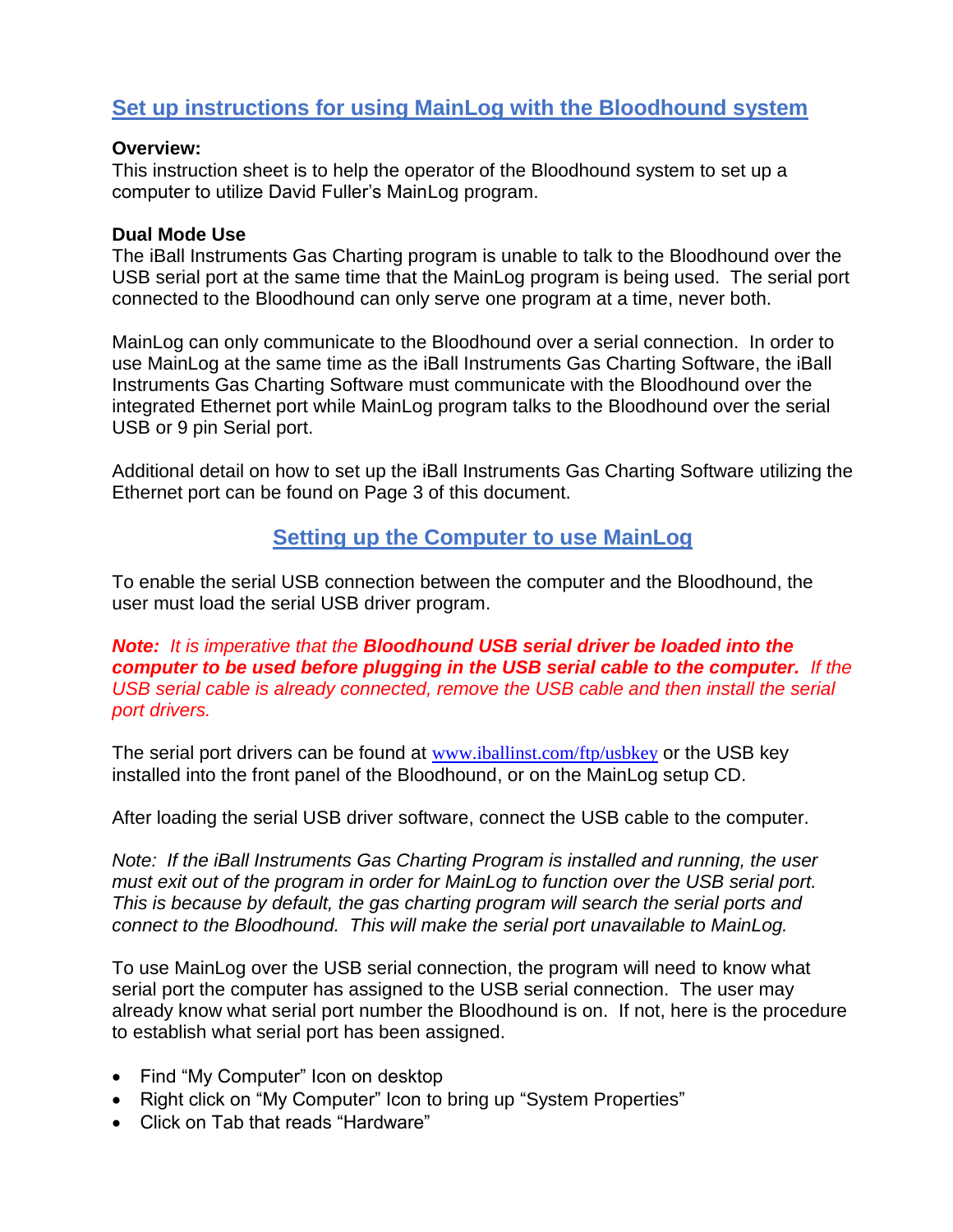- Click on button reading "Device Manager"
- Scroll down to "Com Ports"
- Double click on "Com Ports"
- Look for "CP2101" and record the Com Port number that appears

*This is the number that must be entered into the MainLog program.*

*Note: if the Com Port assigned to CP2101 is great than "9" then the CP2101 driver must be re-assigned to a number within the range of Com Ports 1 through 9. The procedure for reassignment is found on Page 3 of this document.*

### **Re-assigning Com Port for communication with MainLog**

For Windows XP

- Find "My Computer" Icon on desktop
- Right click on "My Computer" Icon to bring up "System Properties"
- Click on Tab that reads "Hardware"
- Click on button reading "Device Manager"
- Scroll down to "Com Ports"
- Double click on "Com Ports"
- Right Click on "CP2101" if the Com Port assigned is greater than 9
- Click on "Properties"
- Click on "Port Settings Tab"
- Click on "Advanced Button" at bottom
- From the Advanced Settings for Com X Window
- At the bottom in the Com Port Number field, click the Down Arrow
- Select a Com Port between 5 and 9, then click "OK"

*Note: Select a Com Port in this field that that you know is not assigned to another USB device, even if the Com Port is marked as "in-use."*

### **Setting Up iBall Gas Charting Program while using the Bloodhound with Main Log**

Connect an Ethernet cable to the same local switch or hub that the computer is connected to.

After MainLog is running, start the iBall Instruments Gas Chart program.

Look on the front of the Bloodhound panel. Locate the LCD and observe the scrolling information on the lower right hand corner. An IP and PORT address will scroll by and appear i.e. 192.168.1.100:23. This is the IP and PORT number that the Bloodhound has been assigned to by the Gateway or Router.

Start the Gas Chart Program

When the Gas Chart Program is running and chart appears on the screen Right click on the chart to bring up the "Gas Chart Control Box."

Click on "Setup"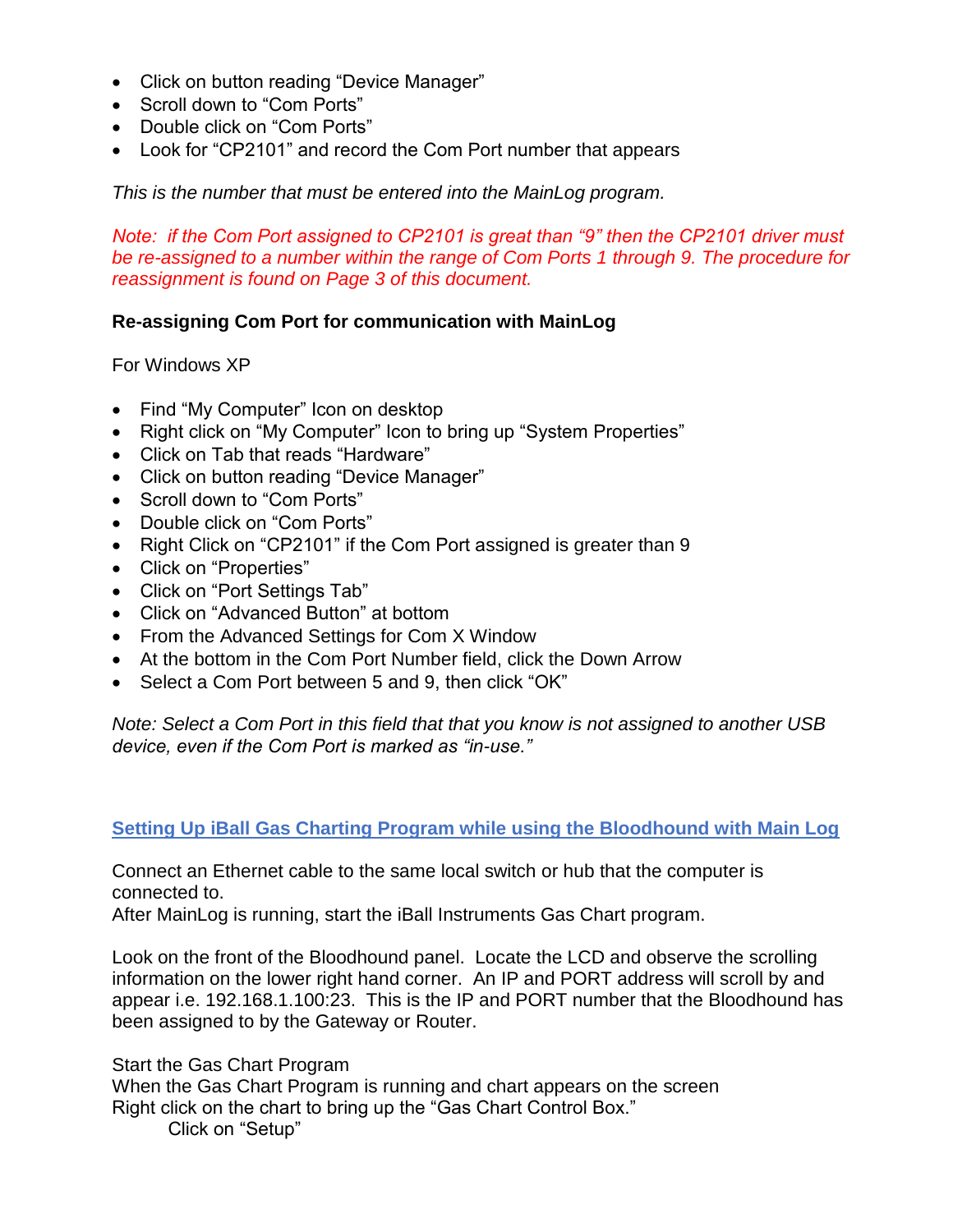Click on "Bloodhound Tab"

Enter the Local IP PORT number obtained from the Bloodhound Display into the Local Ethernet or

Internet Settings box

Check the box labeled "Use Ethernet Instead Of Serial Connection"

The Gas Chart program will now connect to the Bloodhound using the Ethernet connection

*Note: If the computer is equipped with two video ports, iBall Gas Chart and MainLog can be viewed simultaneously, otherwise the user will have to minimize one program to view the other.*

# **Setting the Register for MainLog**

With MainLog the new Bloodhound requires setting Register 84 to 1. To do this go to the "Program & Equipment Setup" and select the "Bloodhound" tab. Type in, SETREG 84 1, as in the example below.

| Program And Equipment Setup |                                                                                                                           |                                                                                                                                                                                                                                           |                                                                                                        |                      | $\mathbf{x}$     |
|-----------------------------|---------------------------------------------------------------------------------------------------------------------------|-------------------------------------------------------------------------------------------------------------------------------------------------------------------------------------------------------------------------------------------|--------------------------------------------------------------------------------------------------------|----------------------|------------------|
| Alarms / Audio              | Auto ROP/LAG                                                                                                              | LAS/XLS Files                                                                                                                                                                                                                             | Charting                                                                                               | <b>Bloodhound</b>    | Statistics/Tally |
| l                           | <b>Bloodhound Settings</b><br>8405<br>10<br>30<br>0<br>10<br>111<br><b>Local Ethernet Or Internet Connection Settings</b> | Set The Depth<br>Debounce Timer In Seconds<br>Power Down Timer In Minutes<br>Gas Units Attenuation Percent<br>Depth Tick Chirp Level<br>Mute Timer In Minutes<br>High Gas Units Alarm Level<br>Set Job Number<br>Get Data From Bloodhound | Sample Gas Sensor Health: Good<br><b>Send Bloodhound Command</b><br>SETREG 84 1<br>Send Command String | Set Register 84 to 1 |                  |
|                             | ◯ Use Serial/USB Connection                                                                                               |                                                                                                                                                                                                                                           | Remote Bloodhound IP And Port                                                                          |                      |                  |
|                             | <b>O</b> Use Ethernet                                                                                                     |                                                                                                                                                                                                                                           | 5956                                                                                                   | Look Up IP/DNS       |                  |
|                             |                                                                                                                           |                                                                                                                                                                                                                                           |                                                                                                        | 192.168.10.103:23    |                  |
|                             | Two Way Comm. To Bloodhound<br>Two Way Inactive                                                                           |                                                                                                                                                                                                                                           | □ Suppress Echo                                                                                        |                      |                  |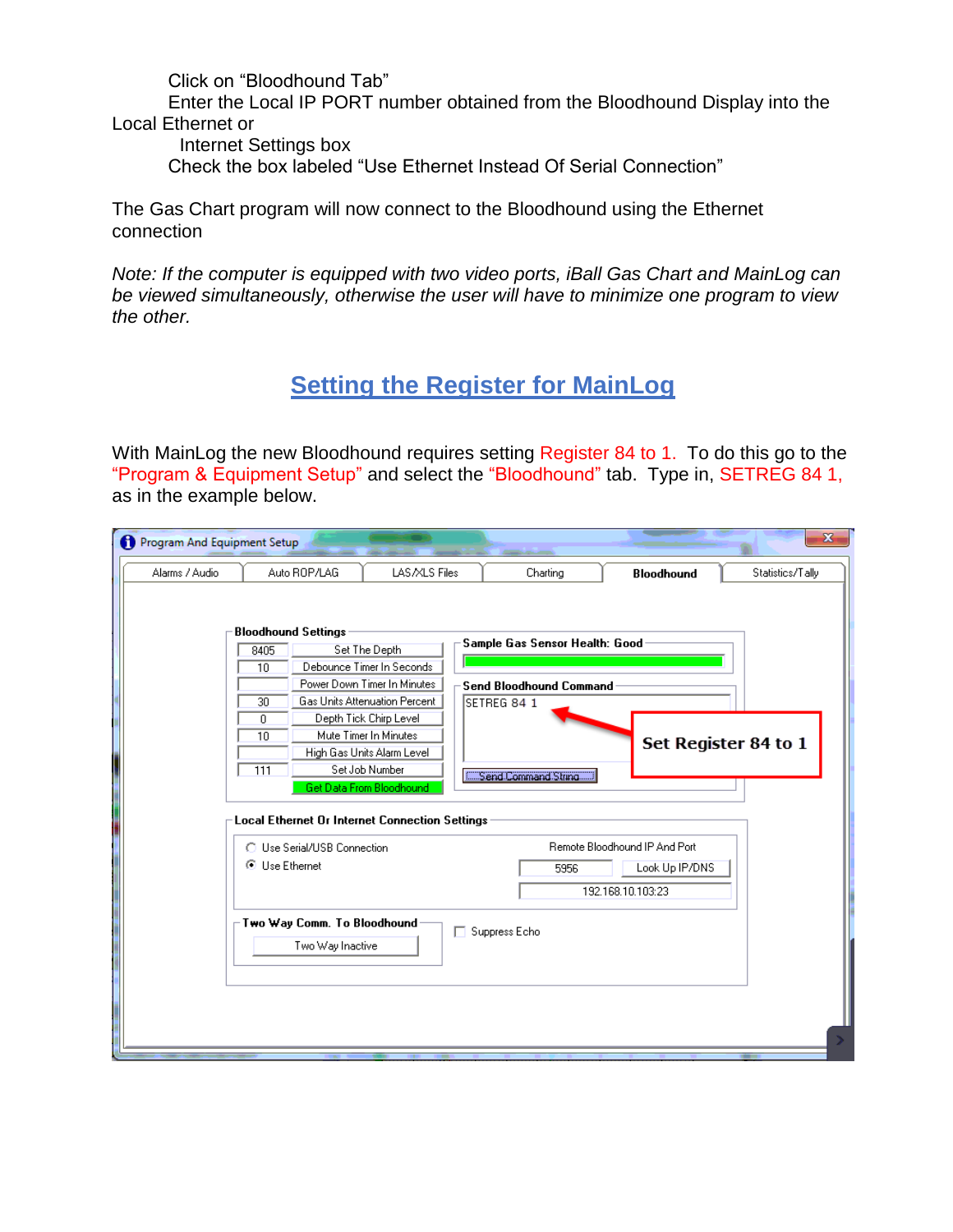# **\*\*\*NOTE: If these setting do not work with Mainlog, you may have an old Bloodhound which requires the setting Register 84 to 0.**

# **Setting Up MainLog Software to Use the Bloodhound**

Start the MainLog Program

Options:

• Drilling

NOTE: This puts MainLog into the "drilling" or "active logging mode." It will also activate and make visible new menu items if the copy of MainLog is currently registered and active.

Setup\Gas Monitor Setup:

- Under **"Instrument Type"**: Select **"WITS OR New Bloodhound (9600)"**
- Set Wits com port to the port previously identified and assigned to CP2101
- Set Wits to "Other" (always, regardless of EDR provider)
- Save & Close

|                                                                                                                                                                                                                                                                                                                                                                                             | MAINLOG GAS MONITOR SETUP                                                                                                                                                                                                                                                                                                                                                                              | $\mathsf{x}$                                                                                                |
|---------------------------------------------------------------------------------------------------------------------------------------------------------------------------------------------------------------------------------------------------------------------------------------------------------------------------------------------------------------------------------------------|--------------------------------------------------------------------------------------------------------------------------------------------------------------------------------------------------------------------------------------------------------------------------------------------------------------------------------------------------------------------------------------------------------|-------------------------------------------------------------------------------------------------------------|
| <b>Elution Times</b><br>Ratio's<br>Drift<br>0.00<br>0.00<br>43<br>C1<br>C2<br>53<br>0.00<br>0.00<br>$\sqrt{82}$<br>0.00<br>C <sub>3</sub><br>0.00<br>126<br>0.00<br>IC4<br>0.00<br>0.00<br>174<br>0.00<br>NC4<br>272<br>0.00<br>0.00<br>C <sub>5</sub><br>Chrom<br>$\sqrt{34}$<br>(Seconds)<br>Zero<br>Calibrated at (PSI) 10.0<br>DATE<br>Instrument Type<br>WITS OR New Bloodhound (9600) | Conn Time Out<br>Span<br>Zero<br>Attenuator<br>Hotwire<br>$\boxed{0.0}$<br>$\overline{0.0}$<br>1.0<br>1000.00<br>Chromatograph 1.00<br>1.0<br>0.00<br>1.00<br>Channel 3<br>Channel 4<br>0.0<br>$\overline{0.3}$<br>1.0<br>Max Readings<br>15<br>$HW$ Delay $\boxed{0}$<br>Gas Com Port<br>13.<br>Wits Mode C Pason C Other<br>$\Box$ PPM<br>Wits Com Port<br>5<br>Set HW Span<br>$\mathbf{\mathbf{r}}$ | - Ratio Mode-<br>Help<br>C Calculated Ratio's<br>C No Ratio's<br>View Gas Data<br>Auto Bypass on Connection |
|                                                                                                                                                                                                                                                                                                                                                                                             | Save<br>Close                                                                                                                                                                                                                                                                                                                                                                                          |                                                                                                             |

**Setup** 

Lines and Scales

• OPTIONS (If available) Check on "Use WITS Gas" Check on "Use WITS Depth"